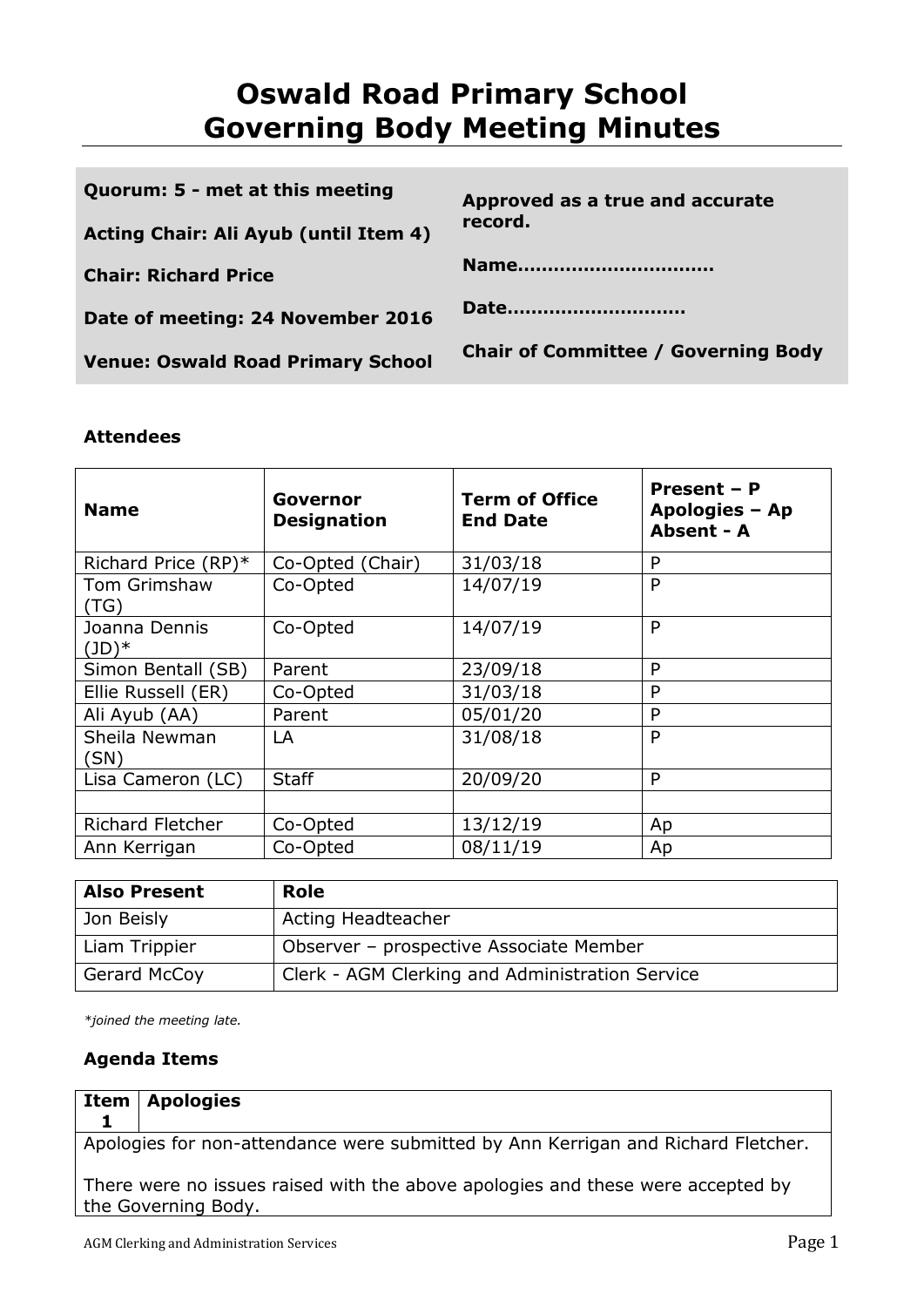It was noted that the Chair was delayed, but would be attending the meeting later; in addition, the Vice Chair was absent. Therefore, it was agreed that Ali Ayub would perform the duties as Acting Chair until the arrival of the substantive Chair.

The Governing Body welcomed Liam Trippier (LT) to the meeting; it was confirmed that LT had been invited as an observer to this meeting, and was considered as a potential member of the Governing Body – see Item 11.

LT provided an overview of his experience to date and his links with the school. It was recognised that he had extensive educational experience and also a child attending the school.

Lisa Cameron (LC) was welcomed to her first Governing Body meeting as an elected Staff Governor – LC provided an overview of her current role at the school and her previous experience. Due to her particular skillset, it was agreed to appoint LC to the T&L Committee.

The members of the Governing Body introduced themselves.

| <b>Resolutions / Agreed Actions</b>                                    | Owner             | <b>Date</b> |
|------------------------------------------------------------------------|-------------------|-------------|
| Agreed - accept apology submitted.<br>$\bullet$                        | Governing<br>Body |             |
| Agreed - Ali Ayub appointed as Acting Chair until<br>arrival of Chair. | Governing<br>Body |             |
| Agreed – LC appointed to T&L Committee.<br>$\bullet$                   | Governing<br>Body |             |

| Item | Declaration of Pecuniary Interests                                       |       |             |
|------|--------------------------------------------------------------------------|-------|-------------|
|      | There were no declarations of pecuniary interest submitted by Governors. |       |             |
|      | <b>Resolutions / Agreed Actions</b>                                      | Owner | <b>Date</b> |
|      |                                                                          |       |             |

#### **Item 3 Minutes of the Previous Meetings (21.09.16) and Matters Arising**

Minutes of the Meeting – 21.09.16

Governors reviewed the minutes of the previous meeting and it was noted that the document had been circulated in advance.

The following amendments / corrections and clarifications were noted in discussion:

Page 1: Attendance – Sheila Newman wanted to confirm that although not available to attend the meeting, she fully supported Richard Price in relation to the complaints review and appointment as Chair.

Page 12: Item 9 – Pay Committee

It was noted that Ellie Russell should not be included in the membership of the Pay Committee, and Richard Fletcher should be included as a member.

Page 12: Item 9 – Teaching and Learning (T&L) Committee. It was noted that Ali Ayub should not be included as a member of the T&L Committee.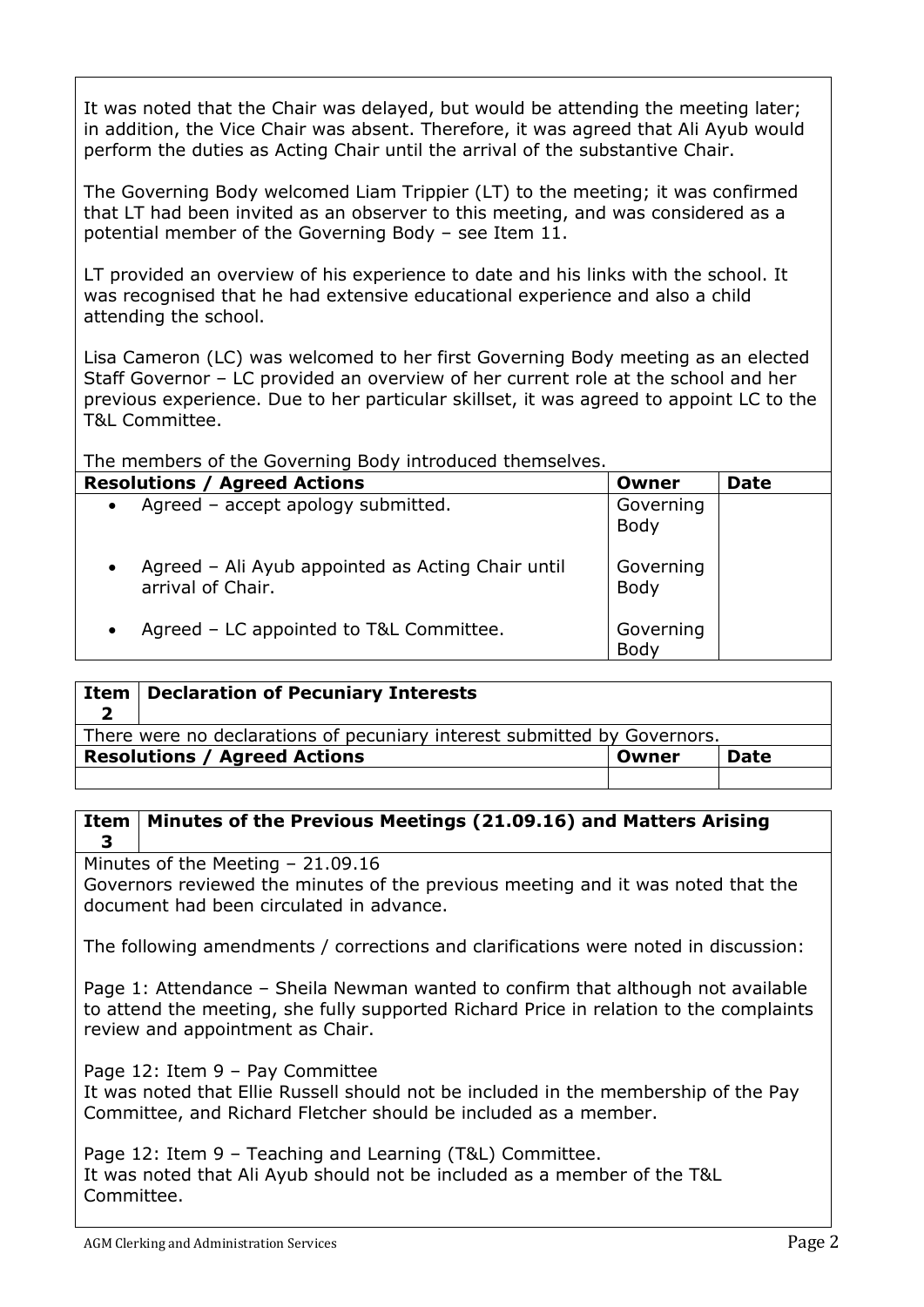There were no further points noted and the minutes of the previous meeting were approved as a true and accurate record. A signed copy was retained on record.

Matters Arising.

There were no matters arising to address in relation to these minutes.

| <b>Resolutions / Agreed Actions</b>          | Owner     | <b>Date</b> |
|----------------------------------------------|-----------|-------------|
| • Approved – minutes of the previous meeting | Governing |             |
| $(21.09.16)$ as a true record.               | Body      |             |

#### **Item Headteacher's Update.**

**4**

Jon Beisly presented his report as Acting Headteacher and it was recognised that the main Headteacher's report for the term had been presented at the previous Governing Body meeting. In addition, it was noted that the report was based on a number of documents that had been circulated prior to the meeting. This included the Quality Assurance (QA) report, the RAISE Online report and the analysis and action document. In the process of reviewing these documents the following points were noted in discussion.

JB referred to the contents of the most recent QA report it was noted that the 'requires improvement' (RI) judgment from the school and the QA professional related to the data where the outcomes fell below the national average. This represented the school appreciating the extent of the challenge in some areas that needed to be addressed. However, the judgement from the QA report overall was that the school was 'good'.

*\*RP joined the meeting.*

JB confirmed that he had already met with the Early Years (EY) team in order to address the issues that had been identified – these related to a lack of creativity in EY and the fact that the disadvantaged pupils were not performing as well as their peers.

Q. Was the issue related to the progress or attainment of pupils in the transition from EY to Year 1?

A. It was both the attainment and progress when reviewing the data – however, in some instances the differences related to one / two pupils. In addition, there was an issue where pupils had attained a 'good level of development' (GLD) in EY, but those had not translated into the Key Stage 1 (KS1) outcomes where they would have been expected to reach 'greater depth'.

Q. How does the school determine the demographics of a specific cohort / year group?

A. It was based on the integrated data set (IDS) and the location of the school; Chorlton.

Governors discussed the issue that although the school was based in Chorlton, the catchment area for pupils / families extended well beyond the confines of the Chorlton area.

Q. What was the percentage of children eligible for free school meals (FSM)? A. 30% - which is slightly above the national average, but does not reflect the expectation for a 'typical' Chorlton school.

JB advised Governors that the current data would create an obvious 'line of enquiry'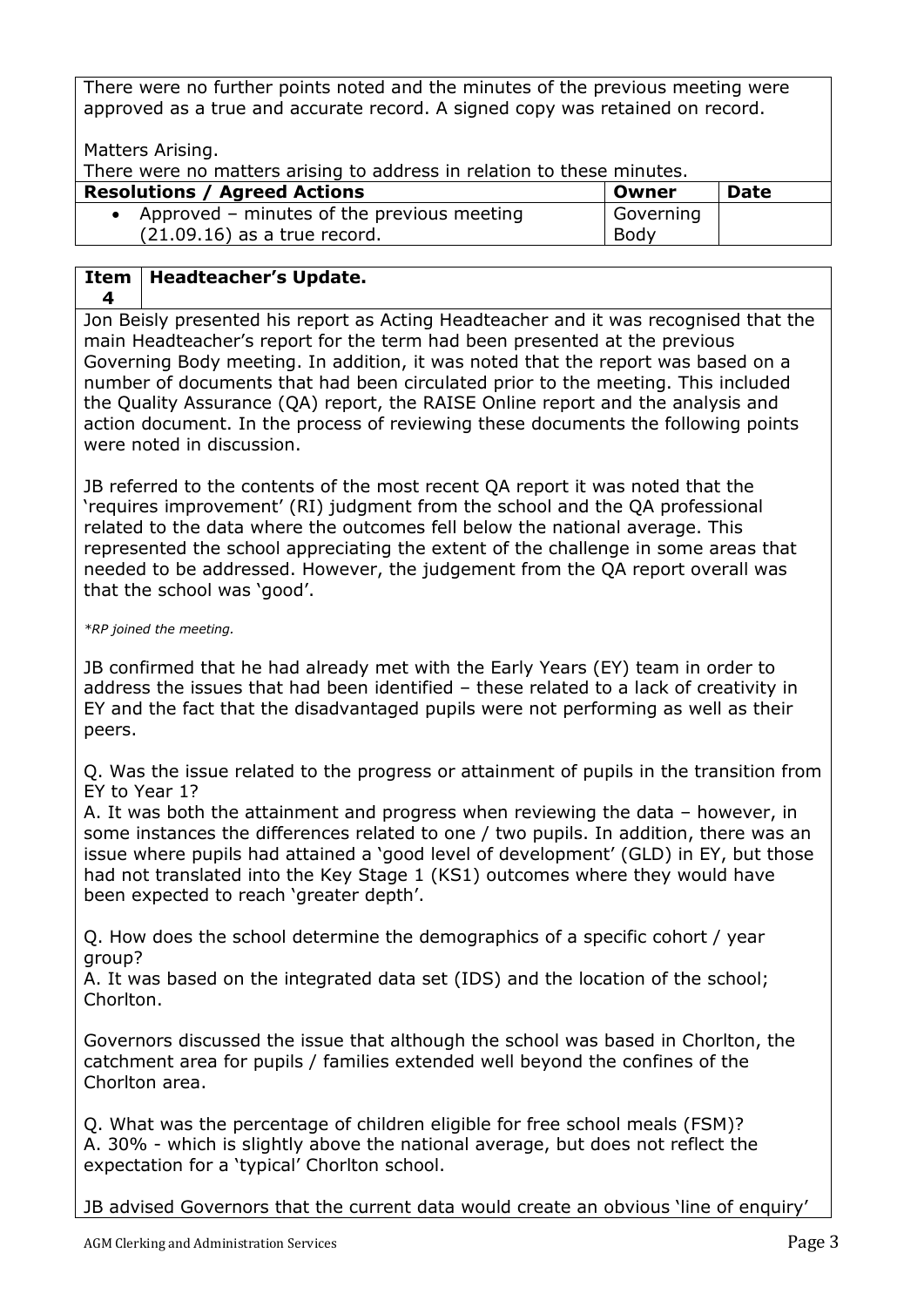for any forthcoming Ofsted inspection team.

Governors were advised that there was an issue with the accuracy of the Key Stage 2 (KS2) assessments – although this was a trend nationally and related to the change in the curriculum and the assessments. The school had still taken action to address this area of concern – there was greater focus on moderation and the school was working with exemplar test papers.

Q. Did the Key Stage 2 (KS2) pupils complete an externally set test paper? A. Yes – which would support them in their experience of the papers but the main issue would be where the grade boundaries were placed; this remains an uncertainty.

Q. What was the comprehension programme?

A. This was a programme purchased by the school in the previous year called Cracking Comprehension, but was not used effectively at first and was now being fully utilised. The programme allowed the teachers to identify issues and then fine tune lesson planning to address the educational gaps.

There was also an additional teacher allocated to Year 4 – Year 6 designated to provide extra support.

*\*Joanna Dennis arrived.*

JB confirmed that the areas of concern would be addressed in depth through the T&L Committee – the next scheduled meeting was 30 January 2017. The school would also amend the action and analysis document to reflect the changes and provide update reports from the phase leaders.

Q. Did the school schedule assessment tests for the pupils on a half-termly basis? A. Yes – the school utilised 'GCP' and 'Rising Stars' supported by a range of resources. The school was moving away from 'assertive mentoring' as it was not considered as having as significant impact.

Governors discussed the diagnostic aspects of the assessment tests.

Q. Did the school see evidence of the progress being made through the workbooks? A. Yes – hence the suggestion that the RI was moving towards good. There was a focus on the outcomes in the workbooks and allowing pupils time to respond to the feedback from marking – this would allow the school to demonstrate progress over time.

Governors discussed the strategies adopted by the school intended to support the teachers in developing these approaches.

Q. Was the school supporting the teaching staff through CPD?

A. Yes there has been additional work to develop the 'pre teach' approach which although in use was not yet used consistently. The school has also provided exemplar work to demonstrate best practice and support the teaching staff to appreciate 'what good looks like'.

JB highlighted the challenge in relation to staffing changes and the impact on the leadership and management of the school. It was noted that the leadership team was supported with additional training and development and also the QA professional would return in February 2017.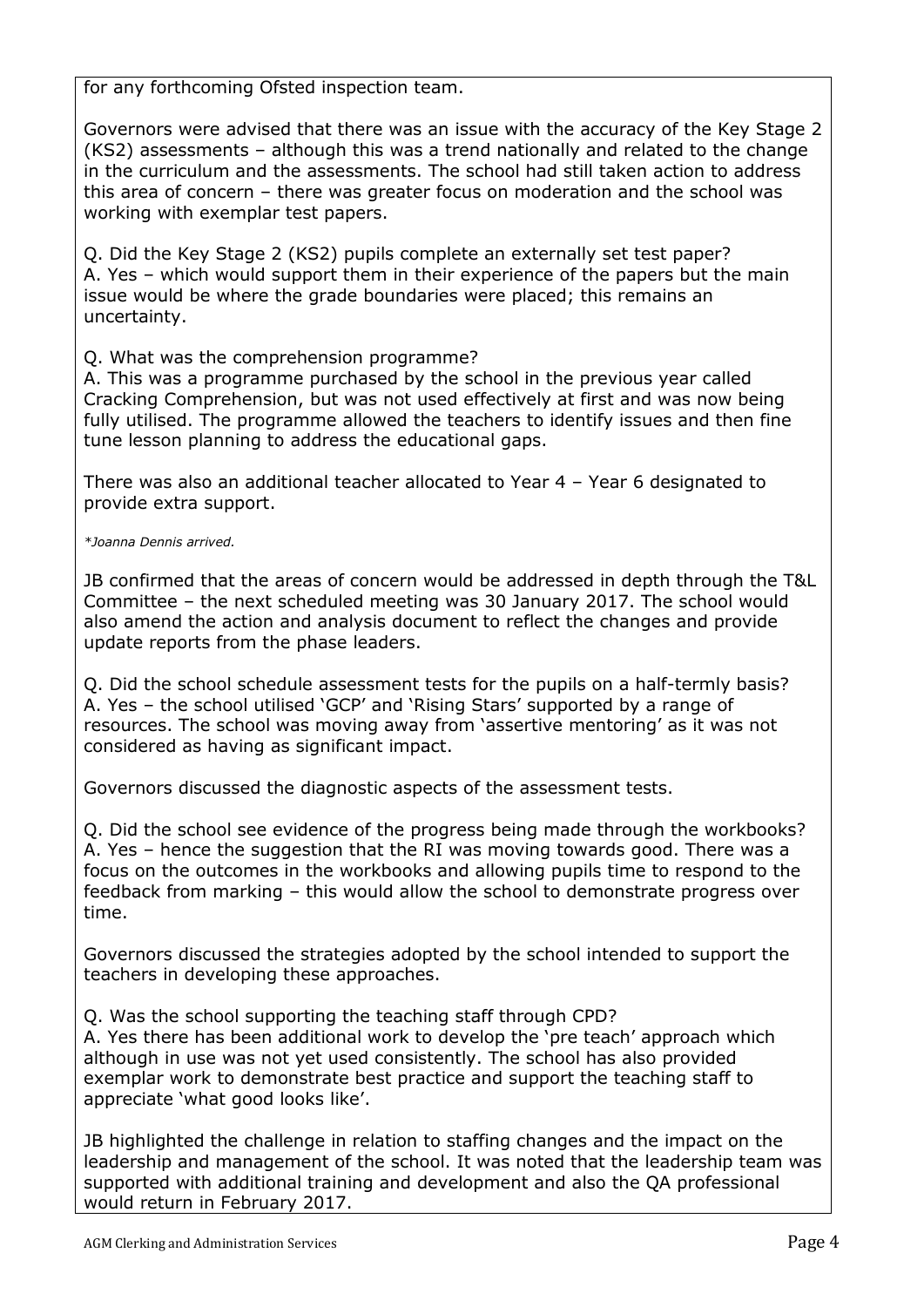Governors appreciated that the leadership and management team was still very new and inexperienced and there was not yet sufficient evidence to demonstrate 'good' although the evidence was clear that progress was being made towards good.

Q. How long would it take to develop the data / evidence to support a judgement of good?

A. That was difficult to determine as the school was currently focused on embedding what was good for the pupils.

Governors considered the data especially in Year 6.

Q. Has the school set the targets high enough to stretch progress?

A. The targets are based on the starting point for the cohort – the baseline was low. The cohort has a large element of low prior attaining pupils and a very large element of middle attaining pupils – hence the allocation of an additional teacher for extra support.

Q. Did the school consider that the middle leadership team (MLT) was progressing? A. The evidence supported the view that two of the MLT were progressing and two were at the early stages of development. The school recognised the importance of ensuring the workload was spread evenly across the MLT in order to allow the individuals to develop. The intention was to allow the MLT to carry out the next round of book scrutiny exercises as part of their development.

Governors went on to consider the behaviour aspect of the QA report.

Q. Did the school consider there was evidence of improved resilience in pupils following the introduction of 'wild crew' / 'forest crew' in

A. There was no firm evidence that the resilience had transferred to the classroom although there was anecdotal evidence that the children were more resilient in their behaviours while attending the 'wild crew' or 'forest crew'.

The Chair and Governors agreed that the report from JB was an honest view of where the school was positioned currently.

There were no additional points raised or noted in discussion and the Governing Body approved the QA report.

There were no additional points raised in discussion and Governors agreed to accept the Headteacher's report into the record of the meeting.

| <b>Resolutions / Agreed Actions</b>                                                    | Owner                      | <b>Date</b> |
|----------------------------------------------------------------------------------------|----------------------------|-------------|
| • Action - phase leader presentations to be<br>scheduled next T&L Committee meeting.   | JB                         | 30.01.17    |
| • Action - phase leader presentations to be<br>agenda item next T&L Committee meeting. | Chair $/$ JB $/$<br>Clerk. | 30.01.17    |
| • Ratified - Autumn Term QA report.                                                    | Governing<br><b>Body</b>   |             |
| Agreed - accept Headteacher's update into<br>record of meeting.                        | Governing<br>Body          |             |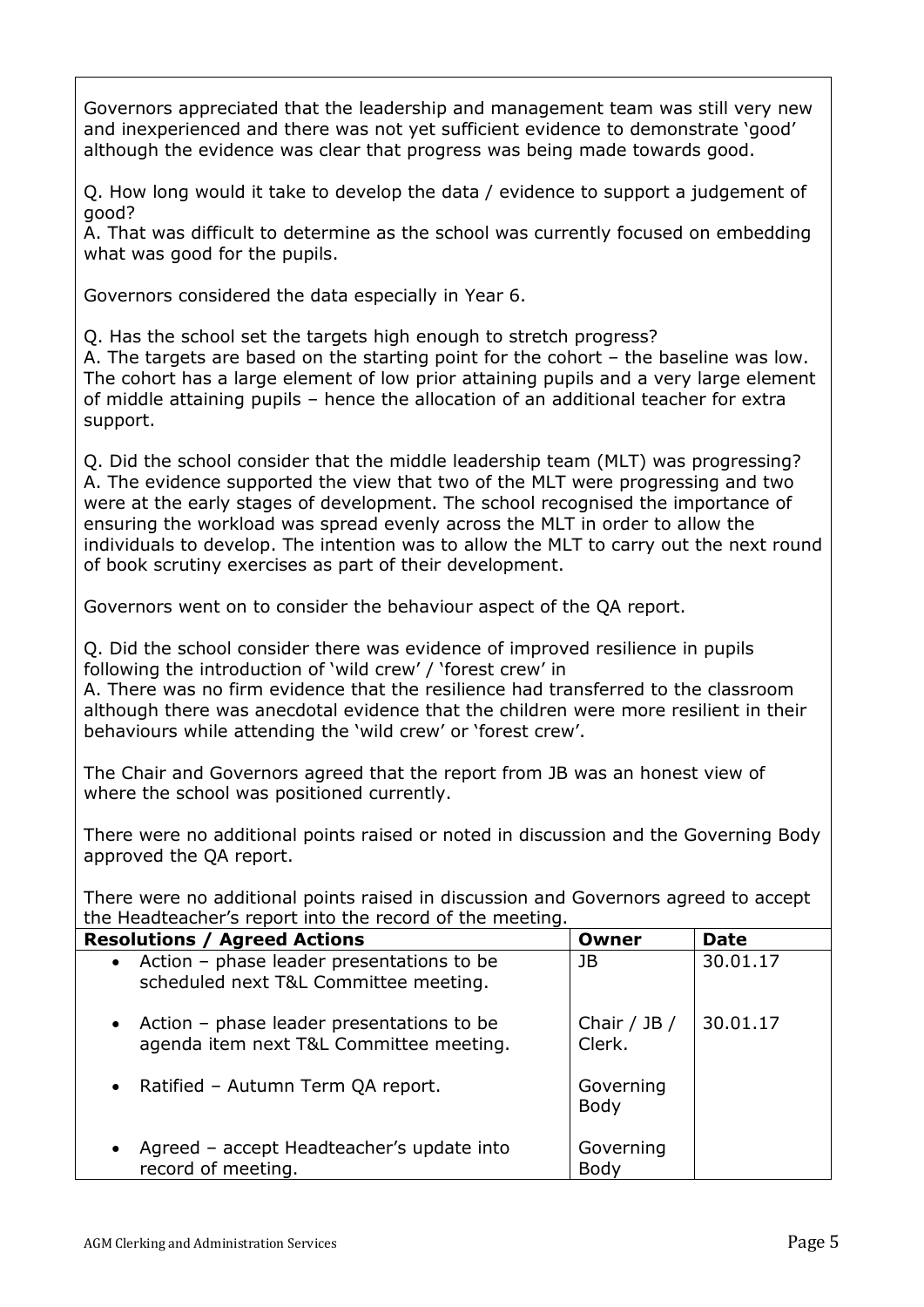| 5                                                                                                                                                                                                                                                                                                                                  |
|------------------------------------------------------------------------------------------------------------------------------------------------------------------------------------------------------------------------------------------------------------------------------------------------------------------------------------|
| JB presented his report in relation to behaviour and safeguarding and the following<br>points were noted in discussion.                                                                                                                                                                                                            |
| Governors reviewed the context of the school within the safeguarding perspective.                                                                                                                                                                                                                                                  |
| It was noted that the staff had completed the required training provided by the<br>Manchester Safeguarding Children's Board (MSCB) and also the Lunchtime<br>Organisers (LO) had completed the Level 1 safeguarding training. In addition, the<br>school was developing more areas of specialisms as the range of needs increases. |
| Q. Were there opportunities for whole staff training?<br>A. Yes - the school currently has five staff trained to Level 3 and they can complete<br>some training; MSCB completed Level 1 online training for all teachers and teaching<br>assistant (TA) staff.                                                                     |
| JB provided Governors with an overview of the changes in relation to the<br>Safeguarding Policy, the completion of a safeguarding audit and a review of the<br>protocols for visitors to the school.                                                                                                                               |
| Q. Was the school continuing with the Child Protection Online Management System                                                                                                                                                                                                                                                    |
| (CPOMS)?<br>A. Yes it was a very effective tool in tracking all aspects of behaviour.                                                                                                                                                                                                                                              |
| Q. Have some parents objected to the use of the programme?<br>A. Yes originally there were objections and the school made an additional effort to<br>explain the system to parents. Currently the objections have stopped, but there we<br>regular requests from parents in the form of information requests.                      |
| Q. Were the repeated requests from the same parents?<br>A. Yes.                                                                                                                                                                                                                                                                    |
| Q. Has the school considered mediation?<br>A. Yes - this was tried but was unsuccessful.                                                                                                                                                                                                                                           |
| JB confirmed that the staff using the system had received additional support and<br>training to ensure that their reports on the system were completed in a professiona<br>and evidential style; there were no personal comments or views.                                                                                         |
| Q. How was the counselling carried out?<br>A. This was commissioned through an external provider.                                                                                                                                                                                                                                  |
| Governors discussed the importance of ensuring that the external provider's<br>safeguarding policy and protocols were aligned with those of the school.                                                                                                                                                                            |
| Q. The school has recorded 187 high-level behaviour events?<br>A. No this was an error – it should read 35. However, many of these were repeat<br>events, but instigated by a core group.                                                                                                                                          |
| Q. Has the level been decreasing?<br>A. Yes - there was more structure to the lunchtime play, with additional clubs and<br>targeting pupils with extreme behaviour. There was a core of three / four boys and<br>the school was applying the Behaviour Policy consistently.                                                        |
|                                                                                                                                                                                                                                                                                                                                    |

**Behaviour and Safety of Pupils / Safeguarding**

**Item**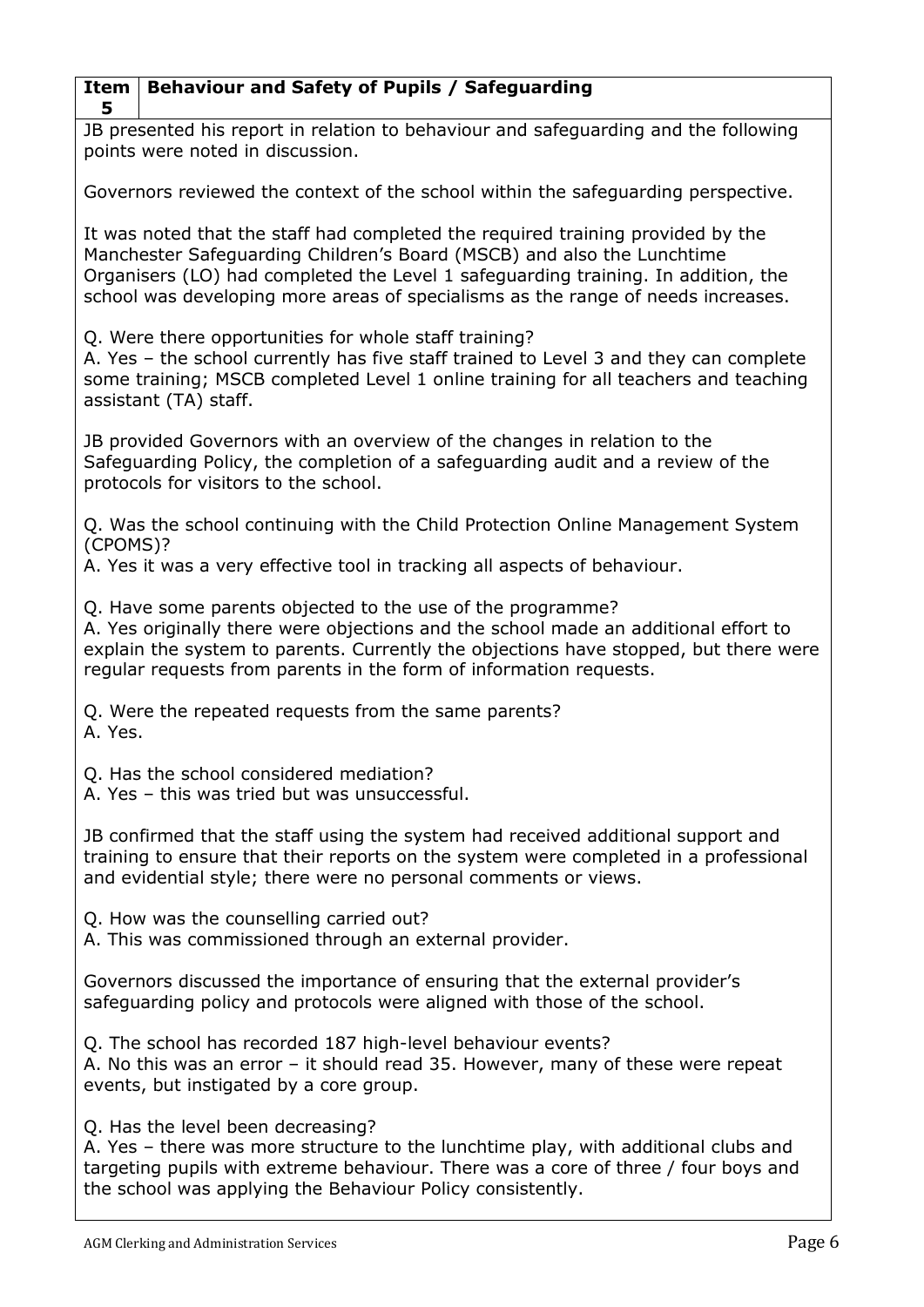Q. Has there been an increase in the number of pupils on the school roll? A. Yes – across the school; there have been children moving from other schools into Oswald Road. The issue was compounded by the increased mobility of the families due to the spaces in different year groups.

Governors discussed the radius of influence for the school and the current vacancies for places / waiting for places.

Q. Was the school confident that it could continue to manage the situation? A. Yes - the school would continue to manage these pupils through the appropriate use of the Behaviour Policy and protocols; and it was having the desired effect. There had been no fixed term exclusions and there was a high degree of engagement with the families.

In addition, Governors discussed the pupils who were subject to dual attendance with the school and the local pupil referral unit (PRU). These pupils were progressing and although it was too soon to confirm their return to the school, the intention was for a successful transition at the earliest possible opportunity.

Q. Was there a financial implication for the school?

A. Yes – the cost to the school was £110.00 per day, plus the cost of a TA and taxis transfers for each pupil.

JB provided Governors with an overview of the pastoral work carried out by the school in support of the challenging pupils – the extent and level of the comprehensive approach was commended by the Governing Body.

JB presented his report in relation to the behaviour and safety action plan, with the aim of reducing the number of incidents. In the process of reviewing the action plan it was appreciated that it could be improved with the inclusion of dates to enable Governors to track the incidents and also a breakdown of the targeted groups involved in such incidents.

Governors noted that current attendance was 96% with 6.4% persistent absence (PA) – this was based on the 90% attendance designation; PA was 2.3% based on the 85% designation.

In order to address the issue, the school was working closely with the school nurse and providing workshops for parents – the intention was to inform parents that it was unnecessary to keep children off school for minor cold symptoms.

There were no additional points raised in discussion and the Governing Body agreed to accept the behaviour and safety of pupils report into the record of the meeting.

| <b>Resolutions / Agreed Actions</b>            | Owner     | <b>Date</b> |
|------------------------------------------------|-----------|-------------|
| Agreed – accept behaviour and safety of pupils | Governing |             |
| report into record of meeting.                 | Body      |             |

#### **Item Policies for Review and Approval**

**6**

The Chair presented the following documents and polices for review and approval. Governors recognised that the documents had been circulated prior to the meeting and the following points were raised in discussion.

Complaints Policy. The Chair confirmed that the Complaints Policy had been aligned with the Rights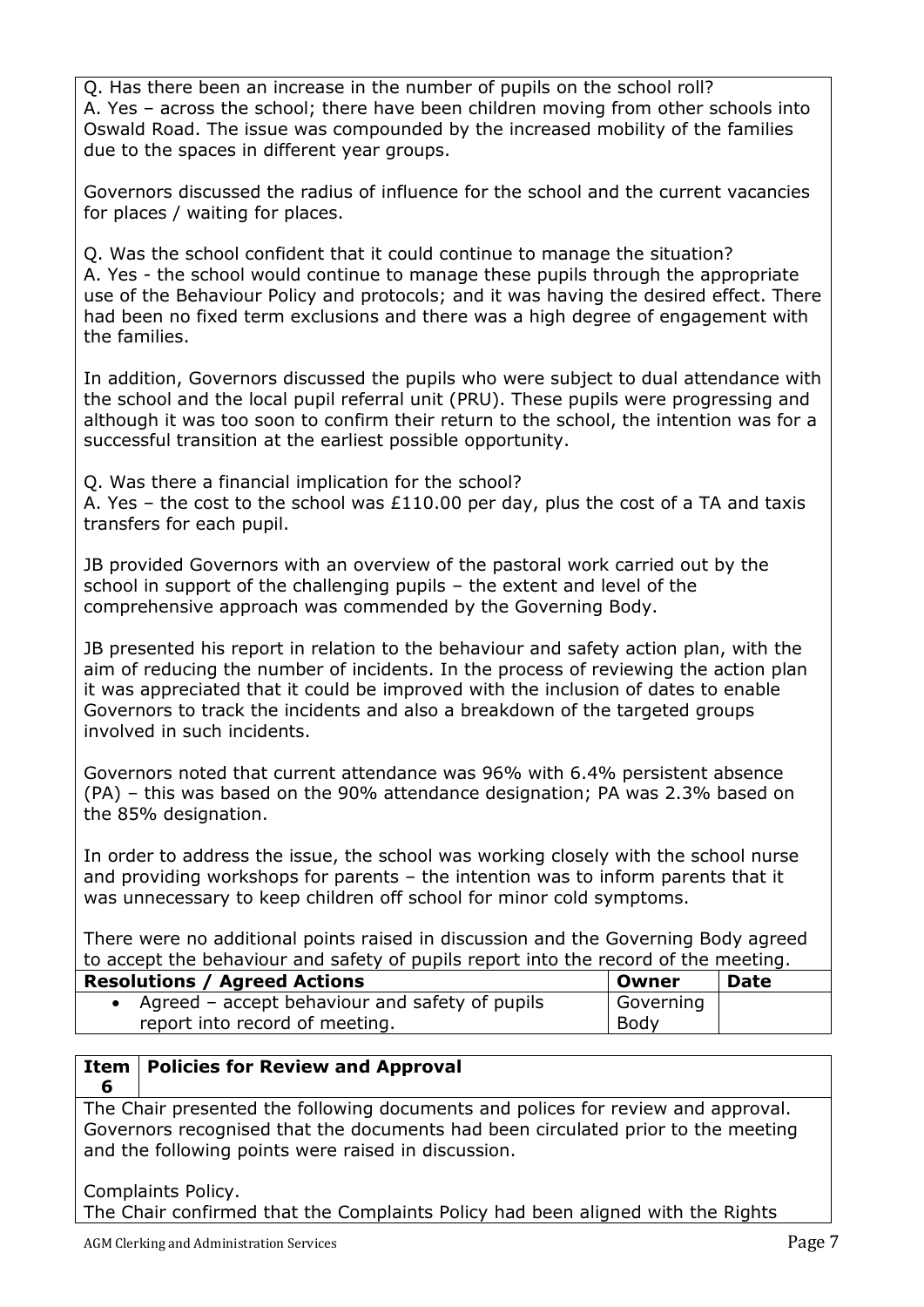Respecting School Award (RRSA) approach adopted by the school. The document had then been finally reviewed and approved by the complaints review working group.

Governors confirmed they had no additional points to raise in relation to the document and the Complaints Policy was ratified.

Whistleblowing Policy.

The Chair confirmed that the new version was still unavailable from One Education. Therefore, the Governing Body approved the adoption of the current policy with the proviso that it would be superseded once the new document was made available.

School Attendance Policy.

The Chair confirmed that the draft documents for the School Attendance Policy were not available.

Governors agreed to defer the policy to the next scheduled meeting, with review of the initial draft delegated to the T&L Committee for approval.

Staff Capability Policy.

The Chair confirmed that the draft documents for the Staff Capability Policy were not available.

Governors agreed to defer the policy to the next scheduled meeting, with review of the initial draft delegated to the Resources Committee for approval.

Safeguarding Policy.

The Chair presented the updated Safeguarding Policy; there were no issues raised in relation to the document and it was approved by the Governing Body.

SEND Policy.

The Chair presented the updated SEND Policy; there were no issues raised in relation to the document and it was approved by the Governing Body.

| <b>Resolutions / Agreed Actions</b>                                                                   | Owner                    | <b>Date</b> |
|-------------------------------------------------------------------------------------------------------|--------------------------|-------------|
| Ratified - Complaints Policy.                                                                         | Governing<br><b>Body</b> |             |
| Approved - adoption of current Whistleblowing Policy<br>with above proviso.                           | Governing<br><b>Body</b> |             |
| Agreed – defer School Attendance Policy to next<br>meeting with initial review by T&L Committee.      | Governing<br><b>Body</b> |             |
| • Action - School Attendance Policy to be agenda item<br>next T&L Committee.                          | HT / Chair<br>/ Clerk    | 30.01.17    |
| Action - School Attendance Policy to be presented for<br>ratification at next Governing body meeting. | HT / Chair<br>/ Clerk    | 16.03.17    |
| Agreed – defer Staff Capability Policy to next<br>meeting with initial review by Resources Committee. | Governing<br><b>Body</b> | 16.01.17    |
| Action - Staff Capability Policy to be agenda item<br>next Resources Committee.                       | HT / Chair<br>/ Clerk    | 16.01.17    |
| Action - Staff Capability Policy to be presented for                                                  | HT / Chair               | 16.03.17    |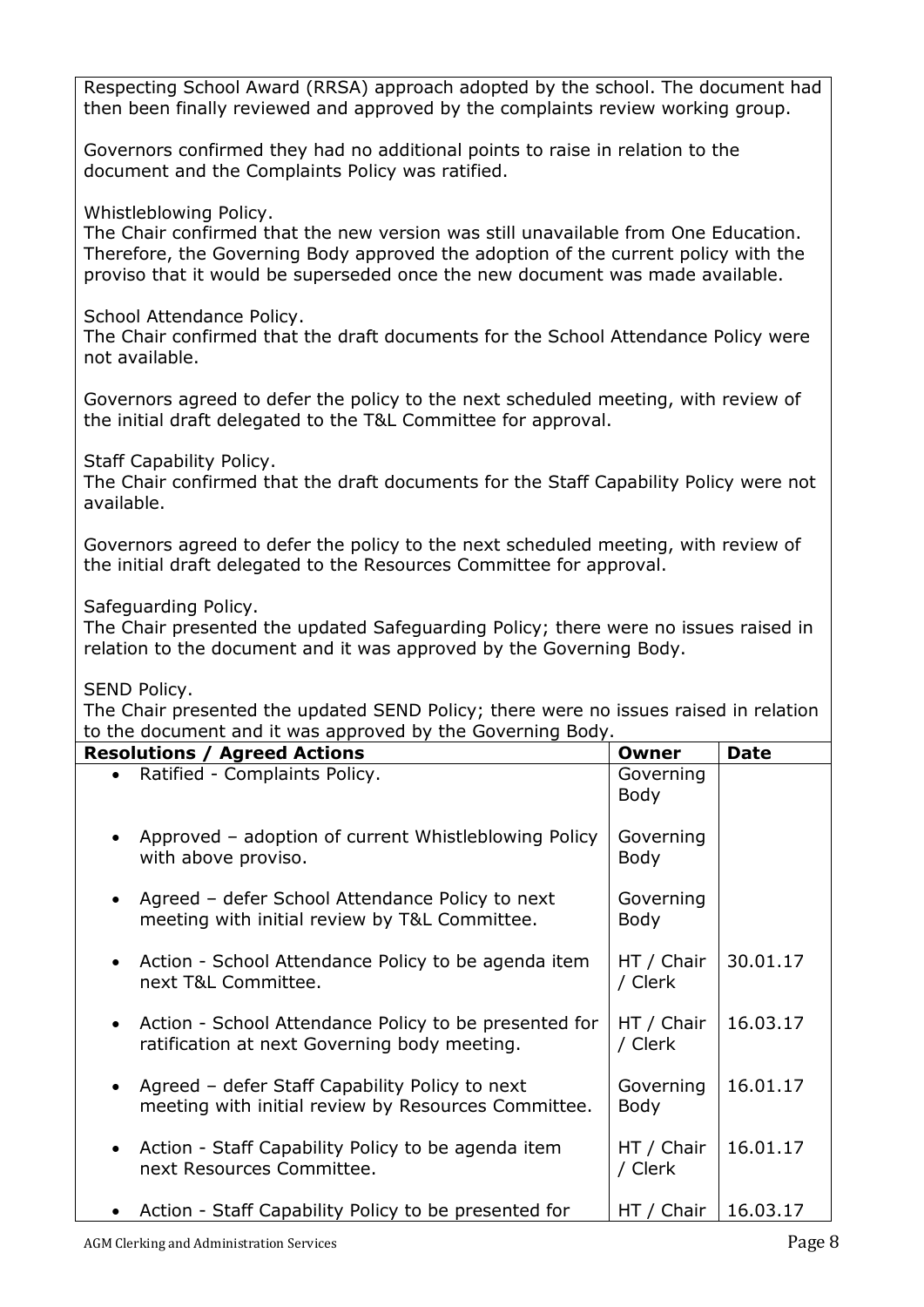| ratification at next Governing Body meeting. | ' Clerk           |
|----------------------------------------------|-------------------|
| Approved - Safeguarding Policy.              | Governing<br>Body |
| Approved - SEND Policy.                      | Governing<br>Body |

| Item<br><b>Committee Reports</b><br>7                                                                                                                                                                                               |
|-------------------------------------------------------------------------------------------------------------------------------------------------------------------------------------------------------------------------------------|
| Pay Committee $-12.10.16$<br>The Chair presented the minutes relating to the recent Pay Committee - Governors<br>noted that the document had been circulated in advance.                                                            |
| The Chair provided an overview of the process taken in reviewing the Acting<br>Headteacher's pay recommendations.                                                                                                                   |
| Governors reviewed the process and considered the decision made by the Committee<br>to approved the pay recommendations. There were no issues raised and the pay<br>recommendations were ratified by the Governing Body.            |
| There were no additional points raised in discussion and the Governing Body agreed<br>to accept the Pay Committee minutes into the record of the meeting.                                                                           |
| Resources Committee - 17.10.16<br>Ali Ayub, Acting Chair, for the previous meeting of the Committee presented the<br>minutes which had been circulated in advance of the meeting. The following points<br>were noted in discussion. |
| Governors recognised the high costs associated with the intervention and support<br>mechanisms provided to meet the needs of challenging pupils.                                                                                    |
| Governors reviewed the matters approved by the Committee - the Period 6 Budget<br>Monitoring; the Business Continuity Plan; and the Final Audit Report.                                                                             |
| There were no issues raised in relation to any of these matters and they were ratified<br>by the Governing Body.                                                                                                                    |
| In addition, Governors considered the issue of the vacant Assistant Headteacher<br>(AHT) role.                                                                                                                                      |

Q. What was the current situation in relation to the vacant AHT role? A. The school had advertised the role for commencement in January 2017, but none of the applicants were considered appointable.

JB confirmed that the school, had reviewed the current management structure and was proposing that the future format would be based on a headteacher, two deputy headteachers and two assistant headteachers, plus the existing phase leaders. There would be an additional cost as a deputy headteacher role would be more expensive than an assistant headteacher.

Q. Was the second DHT role necessary for the school?

A. The current structure and capacity is just sufficient for the school's needs, but there was no contingency. In addition, the expanded capacity would enable the school to progress the rate of improvement.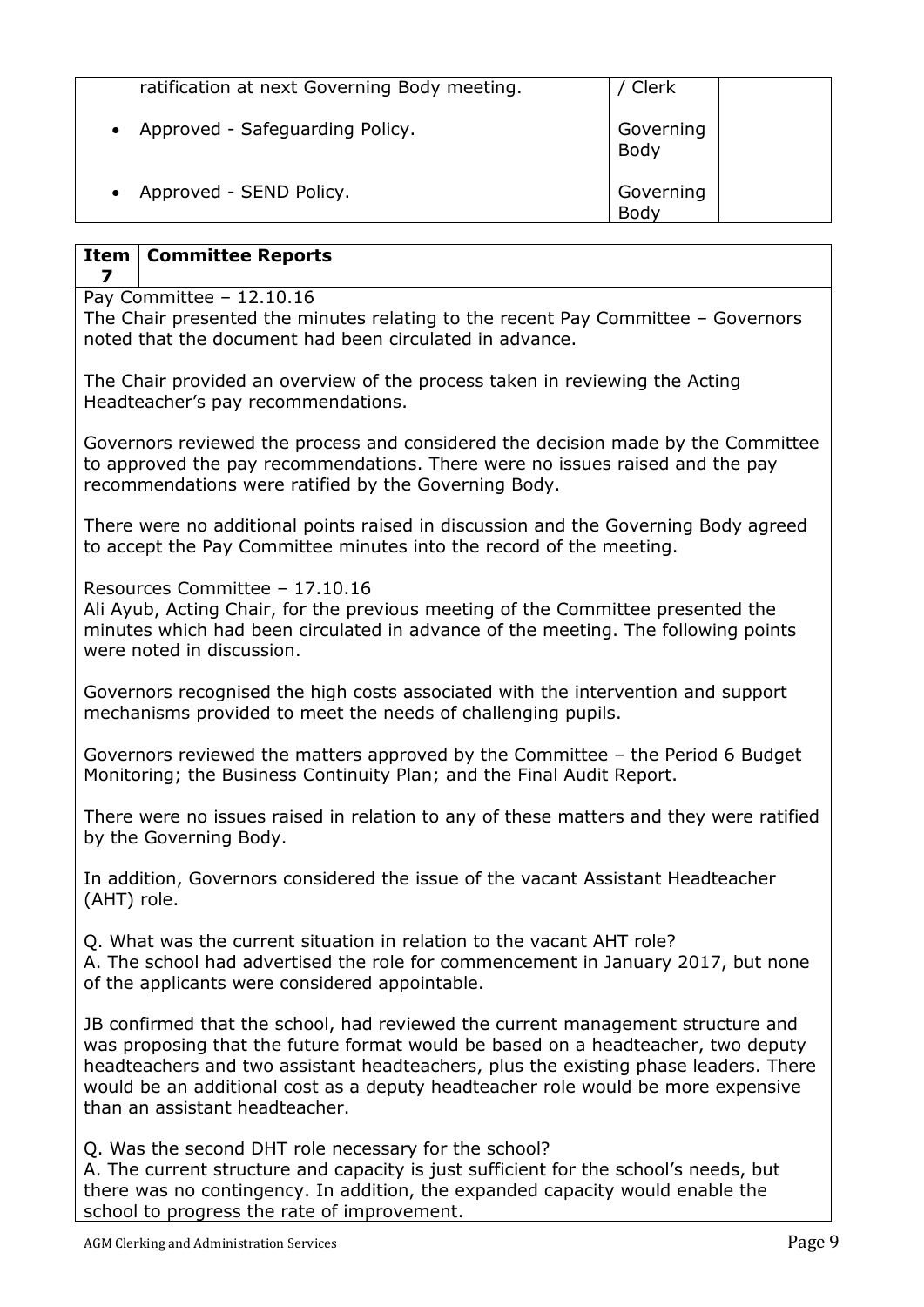Governors discussed if it was necessary for the school to advertise the role externally in January 2017; the discussion extended to whether the role could be advertised internally.

Q. Would the Acting Deputy Headteacher (DHT) be eligible to apply? A. Yes – her current secondment was due to end 31 August 2017 and there was no reason she could not apply for the role.

Governors agreed to the establishment of a second DHT role and the removal of the vacant AHT role in the staffing structure. In addition, Governors agreed in principle to the internal interview and appointment process with two provisos: one that he process was approved by the HR provider; and two that the budget would be sufficient to maintain the revised staffing structure in terms of the SLT.

There were no additional points raised or noted in discussion and the Governing Body agreed to accept the Resources Committee minutes into the record of the meeting.

Teaching and Learning Committee – 07.11.16 Ellie Russell (ER) as Chair of the T&L Committee presented her report in relation to the minutes of the recent meeting.

Governors noted that the document had been circulated in advance of the meeting.

ER confirmed that the major aspects of the Committee's discussion had been addressed as part of Item 4 above especially consideration of the pupils;' progress and attainment and the Committee's consideration of the most recent QA report.

Governors appreciated that the Committee so reviewed the teaching and learning action plan and the associated report; the phase leader reports; and the target setting. It was also recognised that in addition to the IDS the Committee had reviewed the data and analysis from RAISE Online and the Ofsted data dashboard.

There were no additional points raised and the Governing Body ratified the targets approved by the T&L Committee.

There were no additional points noted in discussion and the Governing Body agreed to accept the T&L Committee minutes into the red of the meeting.

| <b>Resolutions / Agreed Actions</b>                              | Owner             | <b>Date</b> |
|------------------------------------------------------------------|-------------------|-------------|
| Ratified - pay recommendations for teaching staff.<br>$\bullet$  | Governing<br>Body |             |
| Agreed - accept Pay Committee minutes into record<br>of meeting. | Governing<br>Body |             |
| Ratified - Period 6 Budget Monitoring.<br>$\bullet$              | Governing<br>Body |             |
| Ratified - Business Continuity Plan.<br>$\bullet$                | Governing<br>Body |             |
| Ratified - Final Audit Report.<br>$\bullet$                      | Governing<br>Body |             |
| Approved - revised SLT / staffing structure with                 | Governing         |             |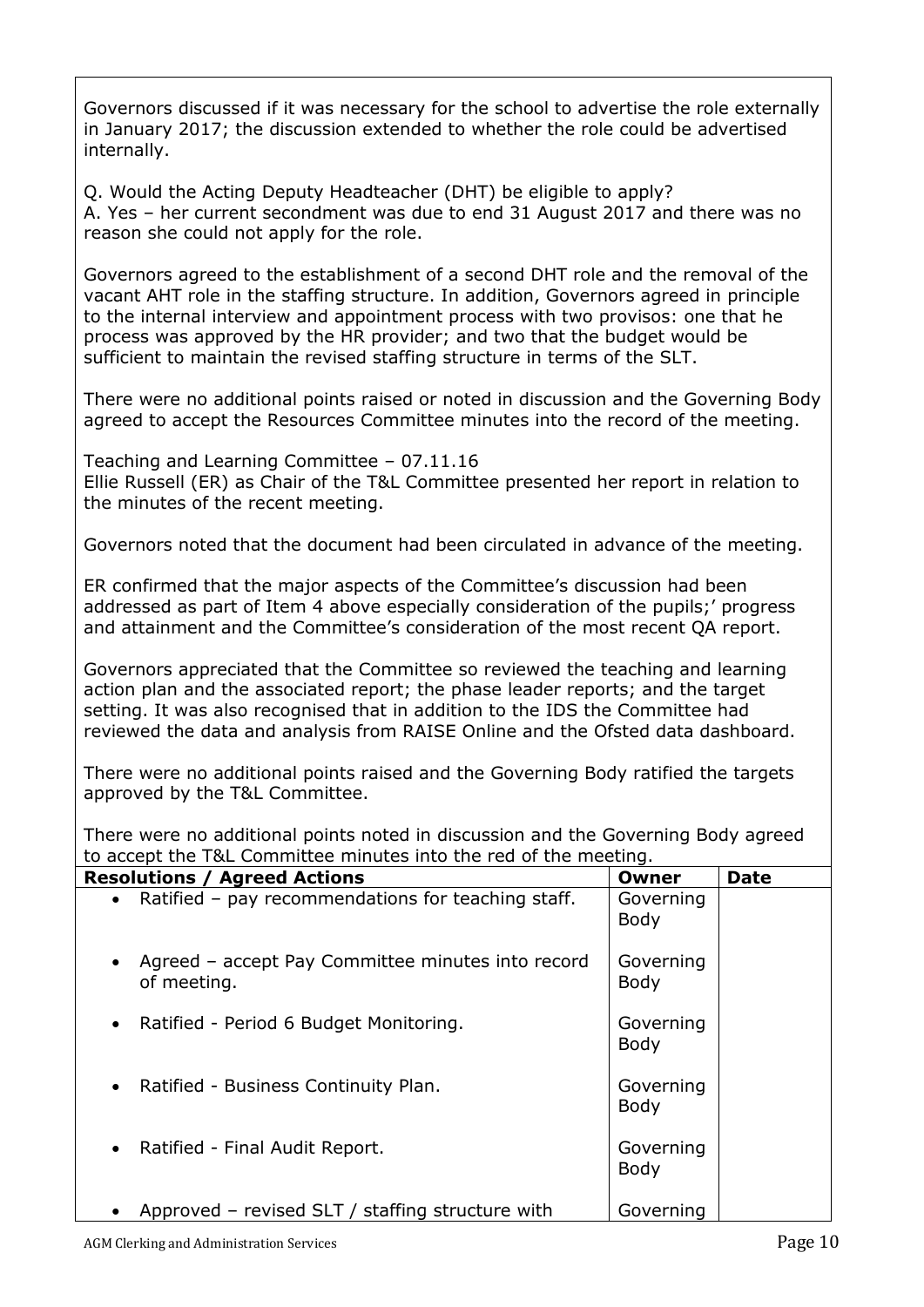|           | additional DHT with above provisos.                                    | Body                     |
|-----------|------------------------------------------------------------------------|--------------------------|
| $\bullet$ | Agreed – accept Resources Committee minutes into<br>record of meeting. | Governing<br><b>Body</b> |
| $\bullet$ | Ratified - targets approved by T&L Committee.                          | Governing<br>Body        |
|           | Agreed - accept T&L Committee minutes into record<br>of meeting.       | Governing<br><b>Bod</b>  |

#### **Item Pupil Premium Grant Impact**

**8** JB presented his report in relation to the expenditure and impact of the Pupil Premium Grant (PPG) funding and the following points were noted and discussed.

Governors recognised that the school received £149,000 in PPG funding in the 2015- 2016 financial year; this was designated to support the disadvantaged pupils and raise their educational outcomes. However, Governors noted that despite the funding the impact on the disadvantaged pupils was limited.

JB confirmed that the school was investigating how it could improve the alignment of the support / intervention with the specific needs of the individual pupils. In order to demonstrate how this would be achieved JB presented an exemplar case study of the process that would be followed.

Q. What would be the main resource?

A. Staffing the focus was on quality first teaching in order to ensure the greatest impact.

Q. Do the teachers know who the disadvantaged pupils are in their classes? A. Yes.

Q. How many disadvantaged pupils were in Year 6?

A. 30% of the year group were in the disadvantaged cohort; with a large proportion in the 'middle attainment' group.

Q. Was the school confident in the end of infants' assessments for the current Year 6 group?

A. There were indications of weaknesses in the earlier assessments, but the data cannot be amended.

Q. The percentage of disadvantaged pupils was significantly higher than in other year groups?

A. Yes.

JB confirmed that he would provide updates based on the core areas of reading, writing and maths for the disadvantaged pupils at forthcoming T&L Committee meetings – especially the meeting in January 2017.

Q. Were pupils supported through the reading recovery programme? A. Yes – a proportion of the disadvantaged pupils were; and the reading recovery teacher was utilised across the school with all classes, lower attaining pupils and other targeted groups.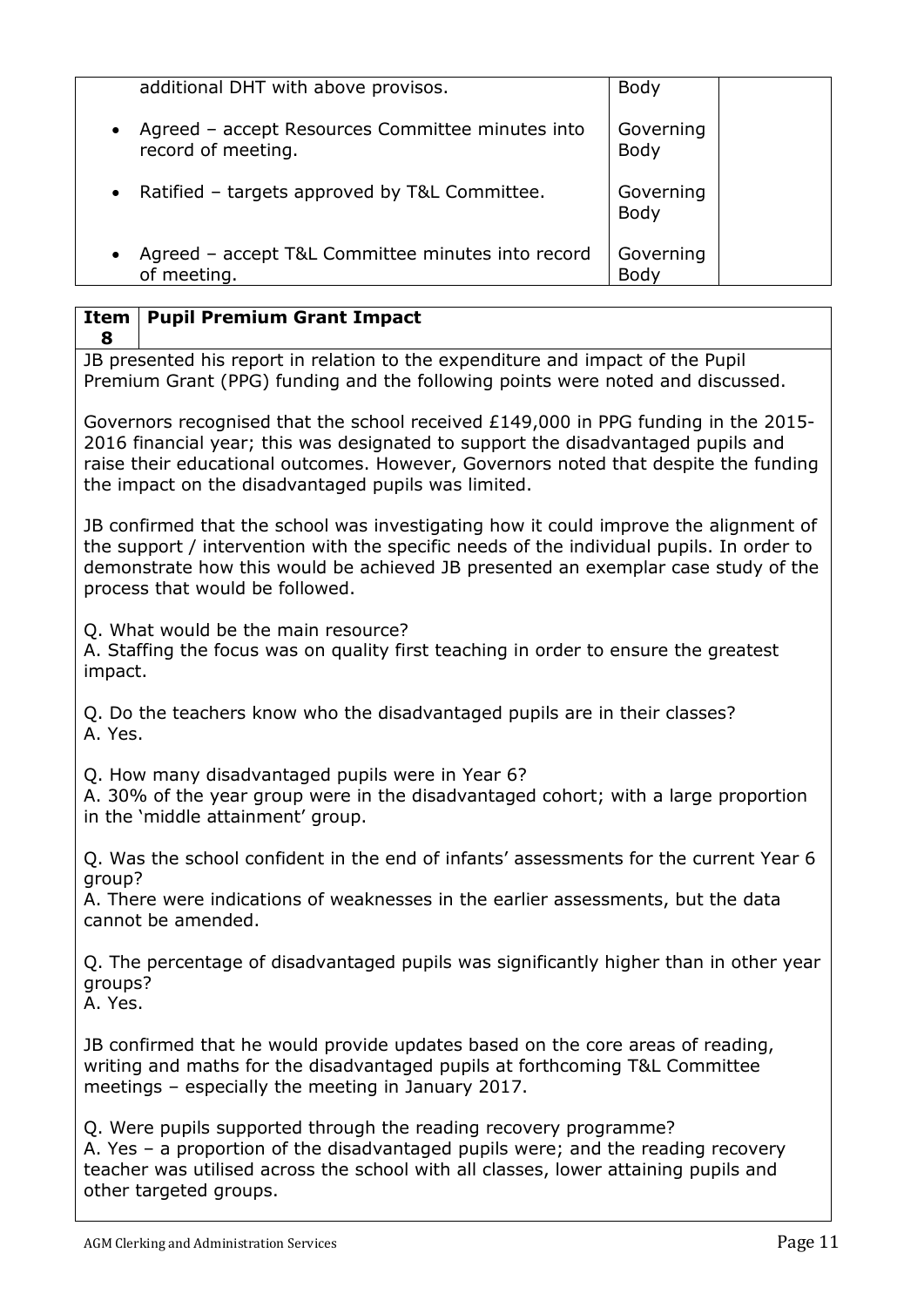Q. How did the school ensure that the reading recovery teacher's work was not diluted?

A. The teacher had a specific group of targeted pupils for a 10-week period – this was represented by two extra guided reading sessions. The approach aligned with the focus on improving comprehension amongst pupils and also aligned with the current action plans.

There were no additional points raised and the Governing Body approved the 2015- 20-16 PPG Expenditure and Impact Statement.

# 2016-2017 PPG Statement.

JB confirmed that the statement recognised that the school was in receipt of £156,000 in funding to support disadvantaged pupils for the 2016-2017 financial year. The statement was already uploaded to the school website.

Governors noted that the document identified the barriers to learning for the disadvantaged pupils and the actions taken by the school to address these barriers. In addition, Governors noted the school's application of the 'Boxall Programme'; investigating the four different areas of development in determining / identifying the best support for each child.

Q. How does the school ensure that it the interventions remain effective? A. The school has established a process of reassessment, again using the Boxall Programme, which was then used to determine whether to continue with the current intervention or move to an alternative approach.

In addition, Governors discussed the use of nurture and the means by which the school managed the transition of pupils back into the main school following time with the nurture group.

There were no additional points raised or noted in discussion and the Governing Body approved the 2016-2017 PPG Statement.

| <b>Resolutions / Agreed Actions</b>                                                                                                  | Owner                    | <b>Date</b> |
|--------------------------------------------------------------------------------------------------------------------------------------|--------------------------|-------------|
| • Action - provide updates re disadvantaged pupils in<br>relation to reading, writing and maths at future T&L<br>Committee meetings. | JB                       |             |
| • Action – disadvantaged pupils update to be future<br>agenda item for T&L Committee.                                                | Chair / HT<br>/ Clerk    |             |
| Approved - 2015-2016 PPG Expenditure and Impact<br>$\bullet$<br>Statement.                                                           | Governing<br><b>Body</b> |             |
| Approved - 2016-2017 PPG Statement.<br>$\bullet$                                                                                     | Governing<br>Body        |             |

#### **Item 9 Sports Premium Grant Impact**

JB provided an overview of the school's expenditure in relation to the Sports Premium Funding and the associated impact on pupils. Governors noted the overview and the following points were discussed.

Governors recognised that the school's focus on expenditure was in developing the school's capacity in coaching and ensuring the training of new staff; with a range of staff at Level 5 coaching. In addition, the school was no longer using the 'Commando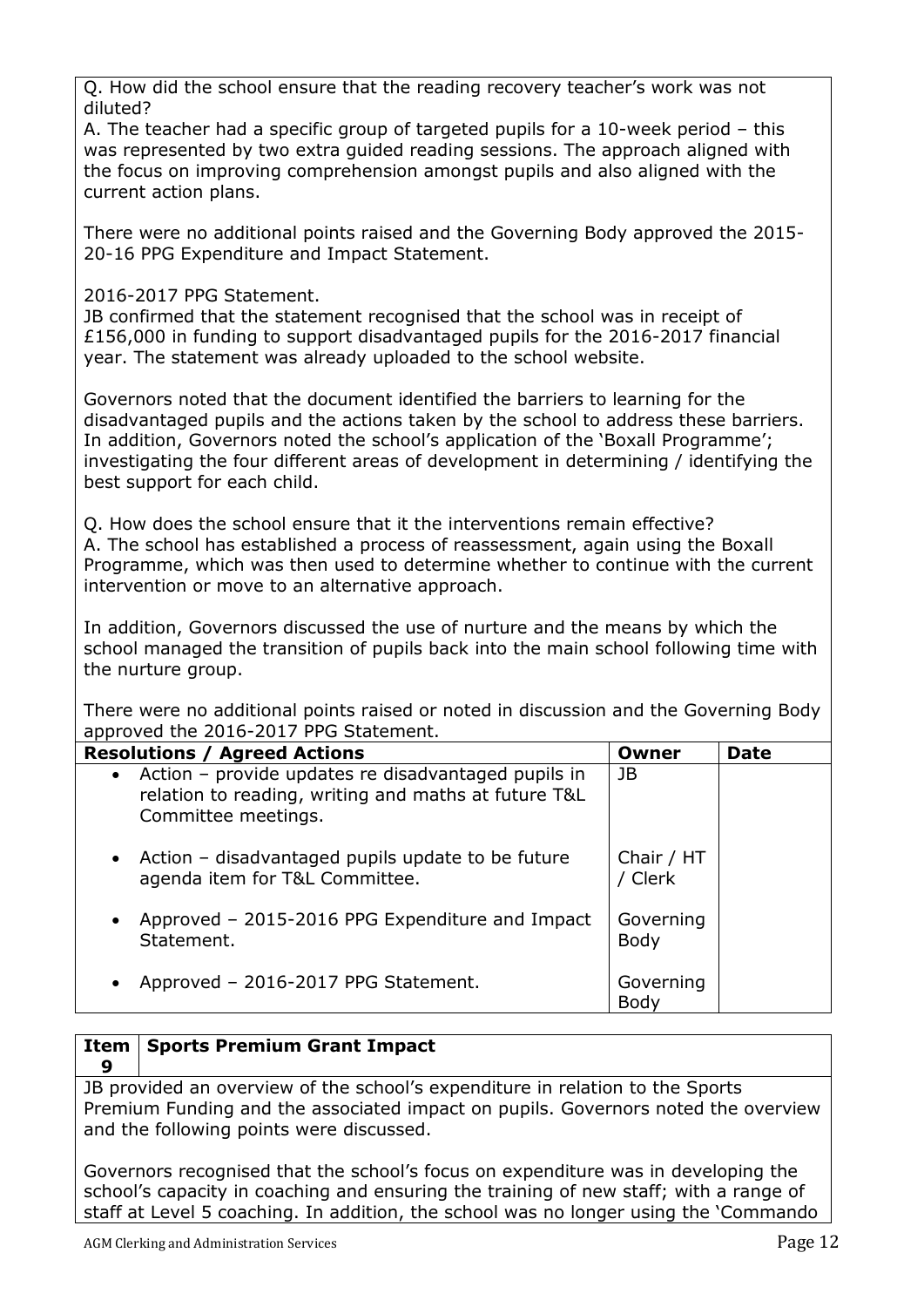### Joe' programme

Governors commented on the school's use of role models with visits for Olympic gymnasts and the Brownlee brothers – Olympic medalists for the triathlon.

Q. Was there evidence of the impact?

A. Yes – 91% of the pupils were at the 'expected' or 'above' stage for their ARE in KS1.

However, it was confirmed by the school that the process of assessment was not yet consistent and this was being developed.

JB confirmed there was an option to increase the extent and scope of the afterschool clubs and activities once the floodlighting was completed. The school was also planning to enter 'A' and 'B' teams as part of the strategic growth of sport across the school – this would increase the accessibility of each sporting event irrespective of ability.

Q. What was the main challenge?

A. The school's resources needed to be improved – further investment in equipment was essential.

Governors expressed their concern that on transition to high school ex-Oswald Road pupils were not accessing sports teams due to their lack of 'sporting experience'.

JB confirmed that the evidence was that Sports Premium Funding was now having a positive impact on pupils and improving their prospects for greater involvement at high school.

There were no additional points raise din discussion and the Governing Body approved the Sport Premium Funding statement.

| <b>Resolutions / Agreed Actions</b>            | . Owner   | <b>Date</b> |
|------------------------------------------------|-----------|-------------|
| • Approved - Sports Premium Funding Statement. | Governing |             |
|                                                | Body      |             |

#### **Item 10 Finance**

Owl Club.

JB advised Governors that the Owl Club had now established itself as a non-profit making organisation; the intention was to return money to the school for educational purposes. In addition, the Owl Club had already confirmed their intention to extend the membership to 140 in January 2017.

It was expected that this additional funding stream would support the purchase of the shelters and also floodlighting.

Governors noted the points raised and confirmed their acceptance of the funding from the Owl Club, providing there were no additional commitments from the school in order to secure the funding. It was also appreciated that the additional income could be allocated to the above projects.

# Shelter Quotes.

JB confirmed that the school was still attempting to secure firm quotes form a number of providers to determine the actual cost of the project; although none were available in time to submit to Governors at this meeting.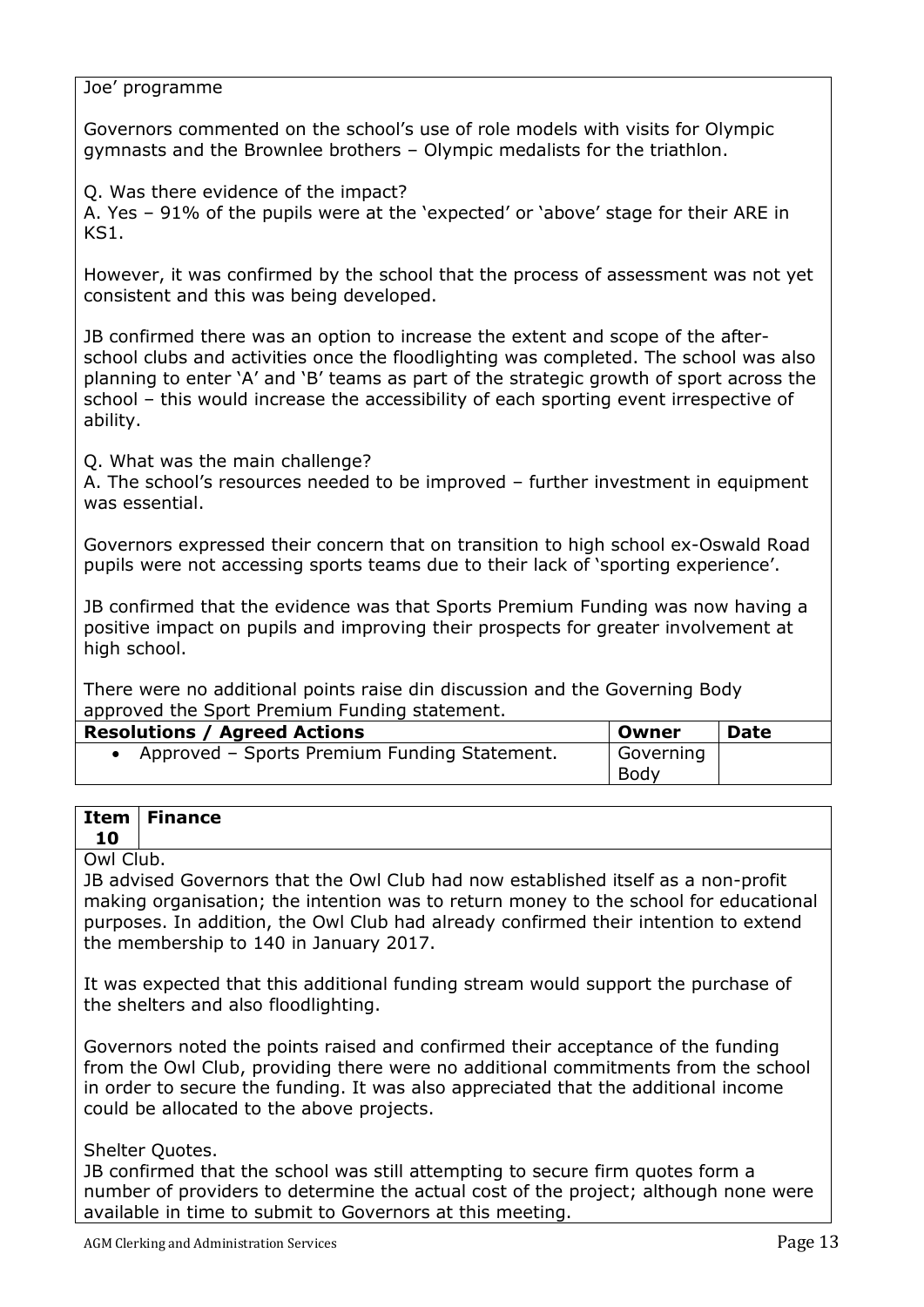It was proposed that these would be circulated off meeting for initial approval and confirmed at the next schedule Resources Committee meeting – 16.01.17.

### External Lights Quotes.

JB again confirmed that the school was attempting to secure quotes form a number of providers in order to determine the cost of this project; although none were available in time to submit to Governors at this meeting.

It was proposed that these would be circulated off meeting for initial approval and confirmed at the next schedule Resources Committee meeting – 16.01.17.

There were no issues raised in relation to the above proposals to address the quotes for the shelters and the floodlights as these proposals were approved by Governors.

There were no additional points noted and the Governing Body agreed to accept the finance report into the record of the meeting.

| <b>Resolutions / Agreed Actions</b>                                                                                            | <b>Owner</b>             | <b>Date</b> |
|--------------------------------------------------------------------------------------------------------------------------------|--------------------------|-------------|
| • Agreed – accept additional funding from Owl Club<br>with above proviso.                                                      | Governing<br><b>Body</b> |             |
| • Agreed – shelter quotes circulated and approved off<br>meeting; final approval at next Resources Committee<br>meeting.       | Governing<br><b>Body</b> |             |
| • Action – shelter quotes to be agenda item next<br>Resources Committee meeting.                                               | Chair / HT<br>/ Clerk    | 16.01.17    |
| • Agreed – floodlighting quotes circulated and<br>approved off meeting; final approval at next<br>Resources Committee meeting. | Governing<br><b>Body</b> |             |
| • Action – floodlighting quotes to be agenda item next<br>Resources Committee meeting.                                         | Chair / HT<br>Clerk      | 16.01.17    |

#### **Item 11 Governor Vacancies**

The Chair presented his report in relation to the current vacancies – in relation to one co-opted governor position.

Governors recognised that following fedback from the collated skills matrix exercise there was a distinct weakness in relation to finance and resources. This situation was discussed in relation to the potential for LT joining the Governing Body and it was understood that although the immediate need related to finance skills it would be beneficial to have access to the skills and experiences offered by LT.

It was proposed that LT could be appointed as an Associate Member to the Governing Body with the limited voting rights permitted to that role. This would allow the Governing Body to then source a Co-Opted Governor with finance skills.

| <b>Resolutions / Agreed Actions</b>            | . Owner   | <b>Date</b> |
|------------------------------------------------|-----------|-------------|
| • Agreed – appoint LT as Associate Member with | Governing |             |
| limited voting rights recognised in that role. | Body      |             |